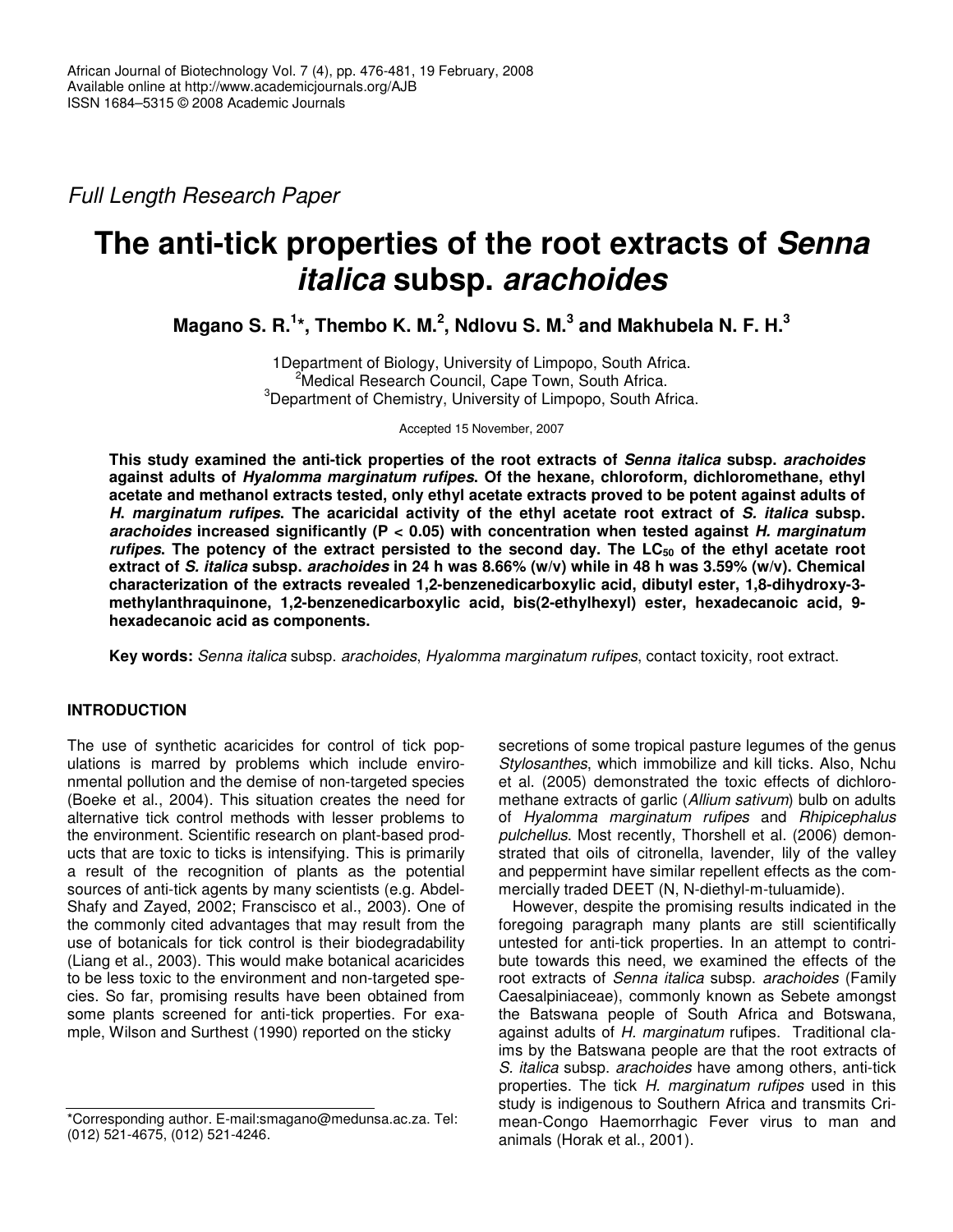**Table 1.** Mean weights (g) of the root extracts of *Senna italica* subsp. *arachoides* residues obtained following evaporation of the solvents. The weighed extracts were ready for use in direct contact toxicity bioassay

| Crude mixture | <b>Chloroform</b> | Ethyl acetate   | <b>DCM</b>      | Hexane          | Methanol        |
|---------------|-------------------|-----------------|-----------------|-----------------|-----------------|
| 5 g/50 ml     | $0.02 \pm 0.01$   | $0.01 \pm 0.02$ | $0.02 + 0.01$   | $0.01 \pm 0.02$ | $0.05 \pm 0.06$ |
| 10 g/50 ml    | $0.04 \pm 0.02$   | $0.02 \pm 0.01$ | $0.04 \pm 0.02$ | $0.01 \pm 0.02$ | $0.09 \pm 0.13$ |
| 15 g/50 ml    | $0.05 \pm 0.02$   | $0.16 \pm 0.05$ | $0.04 + 0.02$   | $0.02 + 0.01$   | $0.11 + 0.02$   |

#### **MATERIALS AND METHODS**

## **Ticks**

Unfed 3 weeks old adult ticks of *H. marginatum rufipes* from a pathogen free laboratory colony bred on rabbits were used in this study. Prior to and after infestation, these ticks were maintained in the laboratory at  $25 \pm 2^{\circ}$ C and  $75 \pm 5$ % RH in the Department of Biology at the University of Limpopo (Medunsa Campus). The relative humidity (RH) was attained by using saturated sodium chloride solution in glass humidity chambers according to methods described by Winston and Bates (1960).

#### **Preparation of crude plant extracts**

*S. italica* subsp. *arachoides* was collected from Moruleng village (a village of the Batswana people) of Rusternburg. A garden fork was used to dig the plant and its roots out of the ground. The plant was first identified by a plant taxonomist in the Department of Biology at the University of Limpopo prior to being used in the experiment.

Dried roots of *S. italica* subsp. *arachoides* were crushed into finer particles using iron pestle and mortar. The particles were then weighed into 5, 10 and 15 g placed into different glass beakers. For each weight category, five different extracts were prepared using 50 ml of each of the following solvents: hexane, chloroform, dichloromethane, ethyl acetate and methanol to give crude mixtures. The solvents were selected based on the differences in their polarity. The crude mixtures were allowed to stand overnight prior to filtration. About 10 ml of the supernatant from each beaker was filtered out using Whatman no. 1 filter paper into separate vials of known weights. For each solvent type, a control was prepared by adding the same volume of the solvent in control vials as in the treatment set-up. The solvents in both the treatment and control set-ups were then allowed to evaporate completely overnight in a fume chamber. Following evaporation of solvents, thin layers of residues were obtained in the treatment vials only (Table 1).

## **Bioassay procedures**

The extracts of *S. italica* subsp. *arachoides* derived as detailed in the foregoing paragraphs were tested for anti-tick properties using free contact and topical application. These bioassays have been successfully used previously by other researchers (Pascual-Villalobos and Robledo, 1998; Nchu et al., 2005) in screening plants for anti-tick properties.

#### **Free contact**

Ten unsexed ticks (*H. marginatum rufipes*) were included in each vial of the treatment and control groups. The vials were then closed with a mesh and rubber bands to prevent ticks from crawling out. Tick mortality was recorded after every 24 h for two weeks. In order to assess the stability of the potent extract (i.e. extract that killed ticks in the initial 24 h), dead ticks were replaced by fresh ones. Four replications were done only for the ethyl-acetate extract because it is the only one that showed some potency against ticks.

#### **Topical Application**

In this bioassay only ethyl acetate extracts of *S. italica* subsp. *arachoides* were used because they showed some potency against ticks in the previous bioassay. *S. italica* subsp. *arachoides* extracts were prepared in the same way as in free contact bioassay. However, for each treatment 10 ml of each solution was filtered out and the solvent completely evaporated. The following amounts of residues were obtained: 5 g yielded 0.151 g, 10 g yielded 0.248 g and 15 g yielded 0.317 g. The residues obtained were then mixed with 2.5 , 2.1 and 1.3 ml of sunflower oil (Garol 100% Pure Sunflower oil) to yield 0.151 g/ 2.5 ml (6%, w/v), 0.248 g/ 2.1 ml (12%, w/v), and 0.317 g/ 1.3 ml (24%, w/v) respectively. Each mixture was carefully stirred for 3 minutes and left standing overnight to ensure homogeneity. Fresh ticks were randomly divided into treatment and control groups, each with 10 ticks. For each tick in the treatment group, 10 µl of a mixture of ethyl-acetate extract of *S. italica* subsp. *arachoides* and sunflower oil was topically applied on the dorsal surface of the Idiosoma using a micropipette (Nichipet EX, Nichiryo 4-10 Iwamoto, 2-chome). Similar procedures were carried for ticks in the control group except that only sunflower oil was applied on ticks. Four replications were done for each concentration indicated above. Tick mortality was recorded after every 24 h in 48 h. Data are presented as percentage mortality.

#### **Fractionation and identification of extracts**

In this study, the chemical components of the root extracts of *S*. *italica* subsp. *arachoides* were separated and identified using Thin Layer Chromatography (TLC), Nuclear Magnetic Resonance (NMR) and Gas Chromatography-Mass Spectrometry (GC-MS). These techniques are respectively used to fractionate, identify and quantify components of a mixture of substances (Houghton and Raman 1998).

#### **Plant extract**

Four beakers, each containing 20 g of finely crushed root material were prepared. Each 20 g of plant material was extracted with 60 ml of each of the following solvents: dichloromethane, chloroform, hexane and ethyl acetate. The mixtures were left standing overnight prior to filtration. About 20 ml of the supernatant from each mixture was filtered out using Whatman no. 1 filter paper on Buchner funnel. The solvents were subsequently evaporated completely in a fume chamber, yielding residues indicated in Table 2.

#### **Chromatography**

TLC using silica gel plate was done to determine the number of components in each extract. Each yielded extract indicated in Table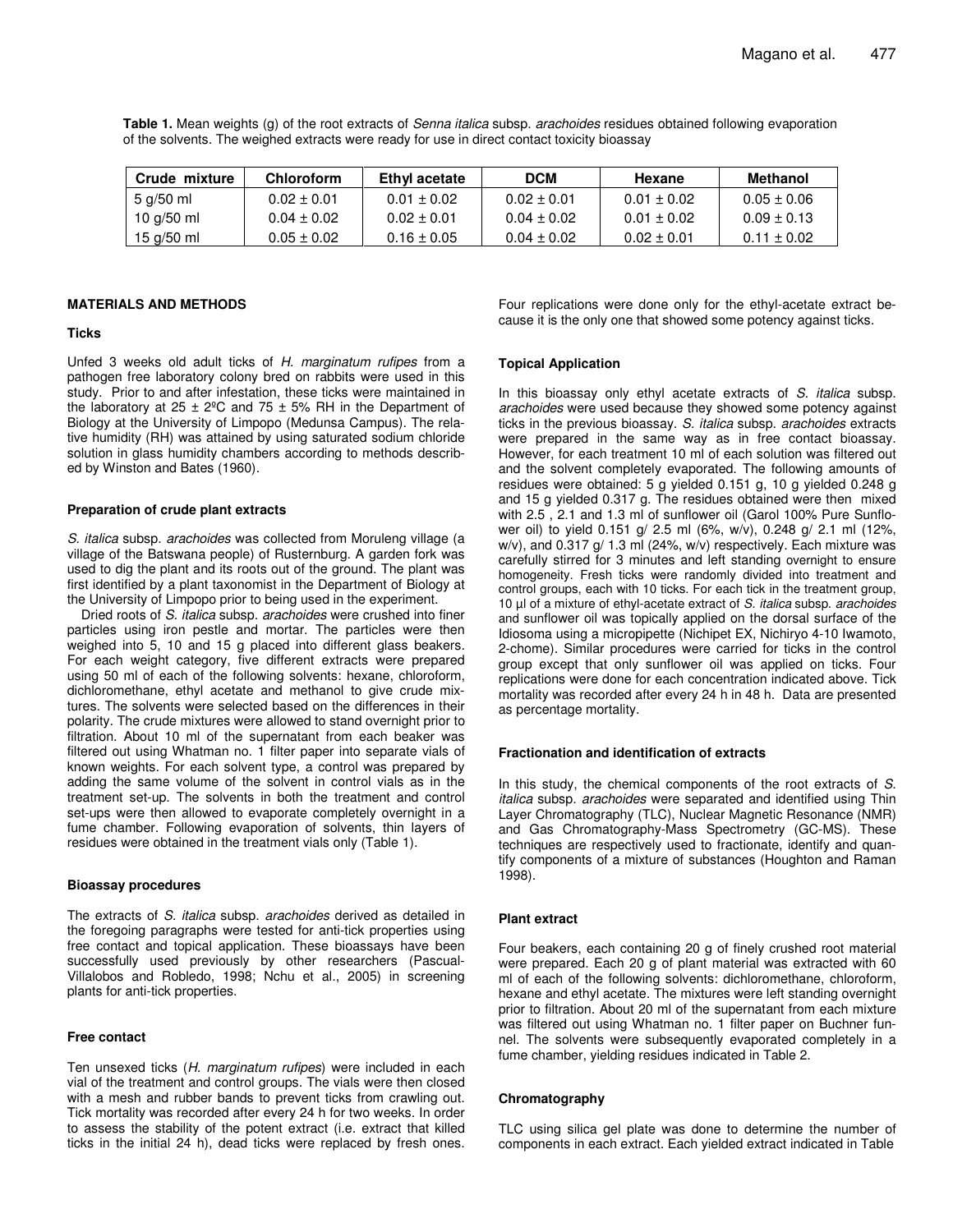| Solvent (60 ml) | Mass extracted (g) | Yielded weight (g) |  |  |
|-----------------|--------------------|--------------------|--|--|
| Dichloromethane | 20                 | 0.025              |  |  |
| Chloroform      | 20                 | 0.020              |  |  |
| Hexane          | 20                 | 0.015              |  |  |
| Ethyl acetate   | 20                 | 0.022              |  |  |

**Table 2.** Quantity extracted from *S. italica* subsp*. arachoides* roots.

2 was dissolved in 2 ml of dichloromethane (DCM) and 10 µl of each mixture was spotted (loaded) with a micropipette 1 cm from the bottom of a silica gel plate. The plate was then introduced into a TLC tank containing the standardized mobile phase. The mobile phase used consisted of standardized solvent mixture of hexane: ethyl acetate (7:1), routinely used in the Department of Chemistry and Biochemistry at the University of Limpopo, Medunsa Campus, while the stationary phases used were silica gel plate. The plate was run until the mobile phase was approximately 1 cm from the top. The silica gel plate was subsequently removed from the tank and air-dried. Separated components were visualized under UV light ( $F_{254}$  and  $F_{365}$ , Camal Universal UV lamp TL600). To improve detection of compounds, the TLC chromatograms were sprayed with vanillin-sulphuric acid. The plate was heated at 100 °C for 4 min for optimal colour development.

Chloroform extract was selected for TLC analysis using glass silica gel (preparative) plate (1000 microns, Silica gel GF) because it extracted more clearly defined components than other solvents (see Figure 4). About 40 µl of the mixture was spotted on a glass silica gel (preparative) plate (1000 microns) and developed as described in the case of TLC using ordinary silica gel plates described above. Once air-dried, each chromatogram together with the silica gel, were scrapped into separate beakers. Chloroform was added to each beaker and filtered using cotton wool on Buchner funnel to remove the silica gel. Chloroform was also evaporated, leaving residues that were subsequently analyzed using GC-MS and NMR.

# **GC-MS analysis**

The samples were analyzed using QP 20 -10 Shimadzu GC-MS equipment. Supelco equity 1 column with a film thickness of 30 m x 0.25 microns was used. The total flow rate was 24 ml/min and column flow rate was 1 ml/min. Ultra high purity Helium was used as the carrier gas with injector split ratio of 20 : 1. The ion source and interphase temperatures were 200°C and 250°C respectively. The solvent cut time of 4 min and detector gain was 0.70 kv. A Wiley 229 library search was conducted on major peaks of each sample in order to identify the components of the sample. The relative percentage of each compound was determined by calculation of the area under the peak (width at  $\frac{1}{2}$  height x height) (Houghton and Raman, 1998).

#### **NMR analysis**

NMR was used to elucidate the structure of each of the six isolated compounds. Samples were dissolved in appropriate deuterated solvent (chloroform) for NMR analysis on a 300 MHz Varian NMR spectrometer, following methods used in the Chemistry Department of the University of Limpopo, Medunsa Campus. NMR spectra for <sup>1</sup>H and <sup>13</sup>C were recorded on Varian Mercury 300 MHz spectrometer with  $CDCl<sub>3</sub>$  as solvent. Chemical shifts were relative to tetramethylsilane (TMS). GC-MS results were verified by those of NMR.

#### **Statistical analysis**

Data are presented as mean percentage mortality in all toxicity bioassays. An association between percentage mortality and concentration of the extracts was determined using simple linear regression analysis. Probit analysis (a free software provided in the EPA website; http://www.epa.gov/nerleerd/stat2.htm) was used to determine  $LC_{50}$ .

# **RESULTS**

## **Free contact bioassay**

Data on percentage mortality of *H. marginatum rufipes* caused by the extracts of *S. italica* subsp. *arachoides* in free contact bioassay are summarized in Table 2. Of all the extracts tested, only the ethyl acetate extract of *S. italica* subsp. *arachoides* obtained from the 15 g/50 ml crude mixture produced 100% mortality of ticks in 24 h. Residues obtained from other solvents showed no antitick activity

# **Topical application bioassay**

Data obtained in this study indicate that an increase in the concentration of the ethyl-acetate extracts of *S. italica* subsp. *arachoides* dissolved in sunflower oil, resulted in an increase in tick mortality (Table 3, Figures 1 and 2). The toxicity of the extract persisted to the second day. No mortality was recorded for *H. marginatum rufipes* ticks on which only sunflower oil was topically applied.

# **Probit – analysis**

It was observed that the acaricidal activity of *S. italica* subsp. *arachoides* increased significantly (P < 0.05) with concentration when tested against *H. marginatum rufipes*. The potency of the extract persisted to the second day. The  $LC_{50}$  decreased with an increase in the duration of tick exposure to the mixture of ethyl acetate extract of *S. italica* subsp. *arachoides* and sunflower oil (Tables 4 and 5). The  $LC_{50}$  of the ethyl acetate extract of *S. italica* subsp. *arachoides* and sunflower oil in 24 h was 8.66% (w/v) while in 48 h was 3.59% (w/v).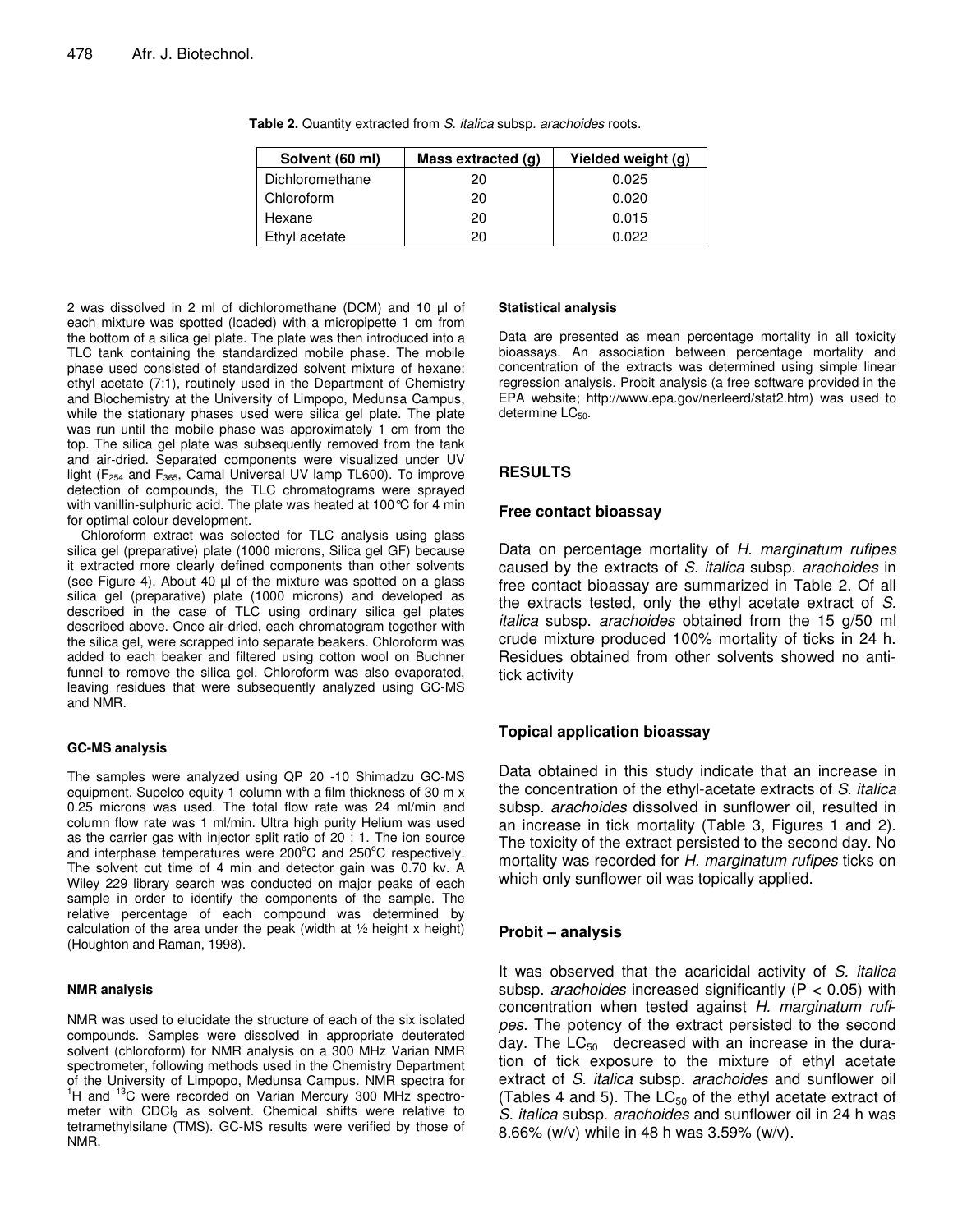|                         | 5 g/50 ml |   |   | 10 g $/50$ ml |      |   | 15 g /50 ml |   |   |      |   |      |
|-------------------------|-----------|---|---|---------------|------|---|-------------|---|---|------|---|------|
|                         | 24 h      |   |   | 48 h          | 24 h |   | 48 h        |   |   | 24 h |   | 48 h |
| <b>Solvent</b>          | С         |   | C |               | С    |   | C           |   | С |      | C |      |
| Chloroform <sup>*</sup> |           |   |   |               |      |   |             |   |   |      |   |      |
| Ethyl acetate           | 0         | 0 | 0 | 0             | 0    | 0 | 0           | 0 | 0 | 100  | 0 | 100  |
| DCM*                    |           |   |   |               |      |   |             |   |   |      |   |      |
| Hexane*                 |           |   |   |               |      |   |             |   |   |      |   |      |
| Methanol*               |           |   |   |               |      |   |             |   |   |      |   |      |

| <b>Table 3.</b> Percentage (%) mortality of H. marginatum rufipes caused by contact with crude extracts |  |
|---------------------------------------------------------------------------------------------------------|--|
| of root of S. <i>italica</i> subsp. <i>arachoides</i> (n = 10 ticks/experiment X 4 replications)        |  |

 $C =$  Control;  $t =$  Treatment;  $t =$  no mortality recorded.



**Figure 1.** Association between concentrations of ethyl acetate extract of *S. italica* subsp. *arachoides* in sunflower oil and mortality of *H. marginatum* rufipes for 24 h during topical application.



**Figure 2.** Association between concentrations of ethyl-acetate extract of *S. italica* subsp. *arachoides* in sunflower oil and mortality of *H. marginatum rufipes* for 48 h during topical application

**Table 4.** Mean percentage mortality (±SD) of *H. marginatum rufipes* subjected to topical application with ethyl acetate extract of *S. italica* subsp. *arachoides* dissolved in sunflower oil (n = 10 ticks/ experiment X 4 replications)

|                 | <b>Concentration</b> |                  |                       |  |  |
|-----------------|----------------------|------------------|-----------------------|--|--|
| <b>Duration</b> | 6%                   | 12%              | 24%                   |  |  |
| 24 h            | $40 \pm 4.08^a$      | $57.5 \pm 2.5^b$ | $80 \pm 8.16^{\circ}$ |  |  |
| 48 h            | $62.5 \pm 6.29^a$    | $85 \pm 5^{b^*}$ | $90 \pm 4.08^b$       |  |  |
| Control         |                      |                  |                       |  |  |

Similar superscript in a row indicates lack of significant differences

**Table 5.** LC<sup>50</sup> for ethyl acetate extract of *S. italica* subsp.*arachoides* in sunflower oil on adult *H. marginatum rufipes*

| Time | $LC_{50}$ (%) | <b>Lower CI</b> | Upper CI |
|------|---------------|-----------------|----------|
| 24 h | 8.66          | 5.08            | 11.68    |
| 48 h | 3.59          | 0.40            | 5.99     |

# **Chromatography**

Dichloromethane and chloroform extracts showed six spots when hexane and ethyl-acetate extracts showed fewer spots (Figure 3).

# **GC-MS and NMR analysis**

The components identified following GC-MS and NMR analysis are indicated in Table 6. However, no conclusive result could be arrived at for component 1.

# **DISCUSSION**

Data obtained from the direct contact bioassay used in this study show that ethyl- acetate extracts of *S italica* subsp*. arachoides* have anti-tick properties compared to the residues of other extracts. The residue obtained from the crude mixture (15 g/50 ml) of ethyl-acetate extracts of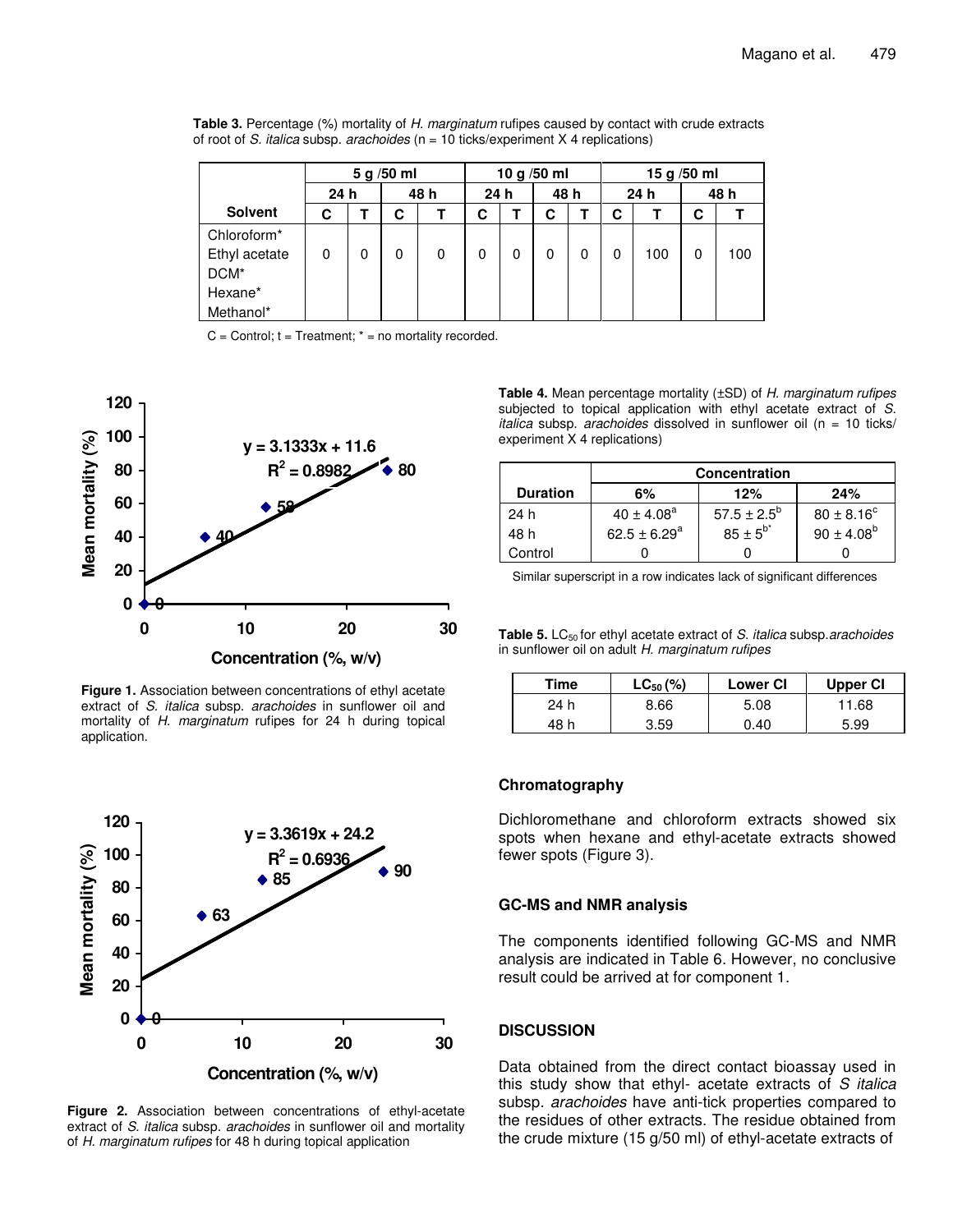

**Figure 3.** TLC chromatograms DC =Dichloromethane, CH = Chloroform,  $HE =$  Hexane and  $EA =$  Ethyl acetate

*S. italica* subsp. *arachoides* produced 100% mortality of ticks in 24 h. In addition, the potency of this extract against ticks persisted to the second day. No tick mortality was recorded for the control group. These findings undoubtedly present *S. italica* subsp*. arachoides* as a possible source of anti-tick agents. Furthermore, the results obtained in this study suggest that the active compound of *S. italica* subsp*. arachoides* dissolved in mid-polar solvent, ethyl acetate, than other polar or nonpolar solvents. These results substantiate the findings by Mi-Kyeong et al. (2004), in which mid-polar extracts of 28 medicinal plants were found to be more effective against larvae of *Attagenus unicolor japonicus* (Japanese black carpet beetle) than less polar extracts of the same plants.

In topical application bioassay, it was found that tick mortality increased significantly ( $p < 0.05$ ) with an increase in concentration of ethyl-acetate extract of *S. italica* subsp. *arachoides*. The good correlation between concentration and mean mortality indicates that either the higher concentrations dissolved effectively in sunflower oil or that the suspended particles had direct effect on ticks. The  $LC_{50}$  decreased with an increase in the duration of exposure to the ethyl-acetate extract of *S. italica* subsp. *arachoides* and sunflower oil concentration. The  $LC_{50}$  at 48 h (3.59%, w/v) is lower than that at 24 h (8.66% w/v), suggesting that prolonged periods are required in order to have an effect at lower concentrations. These results consolidate findings by Zhao and Newman (2004), in which the effect of exposure duration and latent mortality was investigated. These authors found that the higher the concentration of the extracts, the lesser the time needed for a certain proportion of arthropod pests to die.



**Figure 4.** TLC chromatogram of chloroform extract on TLC preparative plate.

The idea of investigating the effects of combined plant products has been exploited by many researchers. For example, Rajapakse and Van Emden (1997), investigated the arthropocidal effects of botanical oils as well as combined effects with other plant products. Lindsay et al*.* (1998) found that pregnant women preferred DEET or permethrin mixed with "Thanaka" (a root paste from the medicinal plant *Limonia acidissima*) and the combination increased the bioactivity of the chemical repellents by providing protection against mosquito bites for up to 10 hrs. Also Kéïta et al. (2003), investigated the effect of a mixture of Kaolin (fine clay powder) and essential oil, and observed that there was an increase in mortality of arthropod pests.

The results obtained in dipping bioassay suggest that polar aqueous extracts of *S. italica* subsp. *arachoides* did not have any activity against *H. marginatum* rufipes since no mortality was observed in this bioassay.

In order to fully understand the biological activity of the root extracts of *S. italica* subsp. *arachoides*, it became necessary to separate and identify their components. According to Vuorela et al*.* (2004) naturally derived compounds play a major role as lead structures for the development of synthetic analogues. Furthermore, the characterization of components in plant extracts may lead to the identification of novel compounds with anti-tick properties. Of the five compounds of *S. italica* subsp. *arachoides*, chrysophanic acid (1,8-dihydroxy-3-methylanthraquinone) and hexadecanoic acids have been previously identified in plant-based material with arthropocidal activities. Members of the genus *Senna* with high levels of chrysophanic acid are known to have antifungal, anti-bacterial and anti-mite properties (Phongpaichit et al., 2004; http://www.mehandi.com/hair/cassiaobavata.html). Also, hexadecanoic acid was identified in a fecal shield of su-